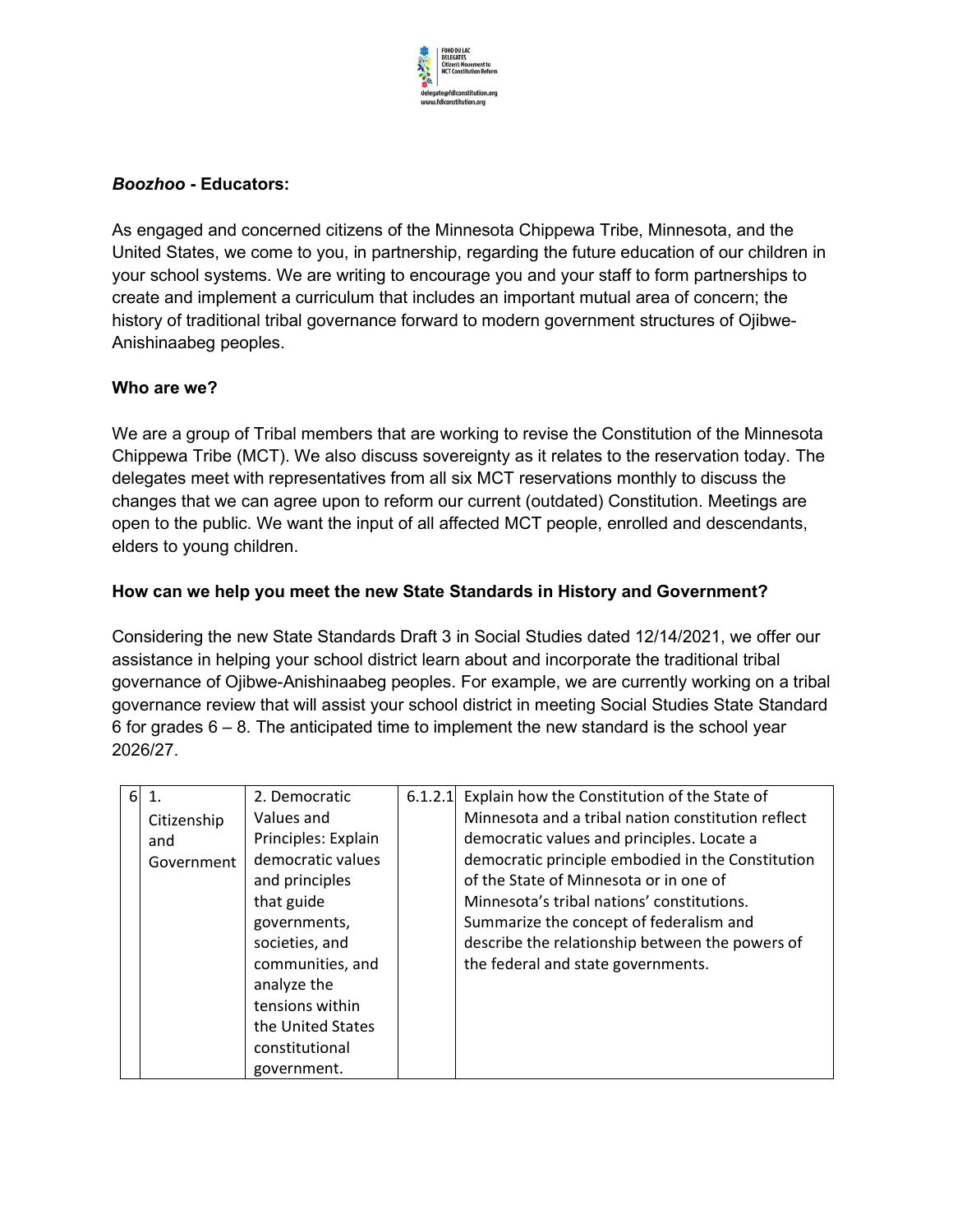We are aware that with the ratification of the United Nations Declaration on the Right of Indigenous Peoples (UNDRIP), that the educational standards of all our children have changed in every curricular area across America and in Minnesota. Standards have changed to not only educate our Native American population about their own histories and ways of life, governance, science, art, language but also educate and better inform non-native peoples. We share educators' belief that expanded education for all is overdue. With the change in educational standards, all may learn about the treaties that made America and that are still a legal standard today.

#### Who you are:

Public, Private, Tribal, and Charter Schools now have the major opportunity of offering a curriculum that includes the government structure of Native Americans in Minnesota. Such tribal history has been largely absent from standards and curriculum. Our Native American children are students in your institutions and incorporating tribal history and Native American Student Councils is expected to create a better understanding of Indigenous culture between all students who have the opportunity to learn curriculum created under the new educational standards with input from the Minnesota tribes.

## What you can do:

- ❖ Recognize that the current government structure that exists and is applied to the membership of the Minnesota Chippewa Tribe is NOT a traditional structure, was not created by us; but for us, by the United States Government during the Indian Reorganization Act era. Under the United Nations Declaration of the Rights of Indigenous Peoples (UNDRIP) - we have a right to self-government and to reorganize however we choose, which is the purpose of the revision of the MCT Constitution review now taking place.
- ❖ We are encouraging you to plan professional development days with tribal colleges and Native American Professionals that can help guide teachers, Indian Education staff, and others in how best to bring about these changes in standards to best meet the needs of our students and communities.
- ❖ We are encouraging you to ask the State Curriculum professionals/developers for their help and involvement in getting something comprehensive and locally based together. Please discuss a Tribal Government class that could help teach traditional tribal governance and the history of changes in Tribal governance because of Treaty, Acts of Congress, and Policy changes throughout time.
- ❖ We are asking you to start Native American Student Councils to meet on their own and with your regular student councils. We have Native American people serving on our Reservation Business Committees and on Cloquet and Duluth City Councils, as well as holding state and federal seats. We can start building city-tribal relations earlier and stronger than before.
- ❖ We are encouraging conversations with our delegates to constitutional reform how can we help? When can we have zoom meetings with the kids to educate them about this process? Who are your contact people that we may communicate with to set up regular information sessions?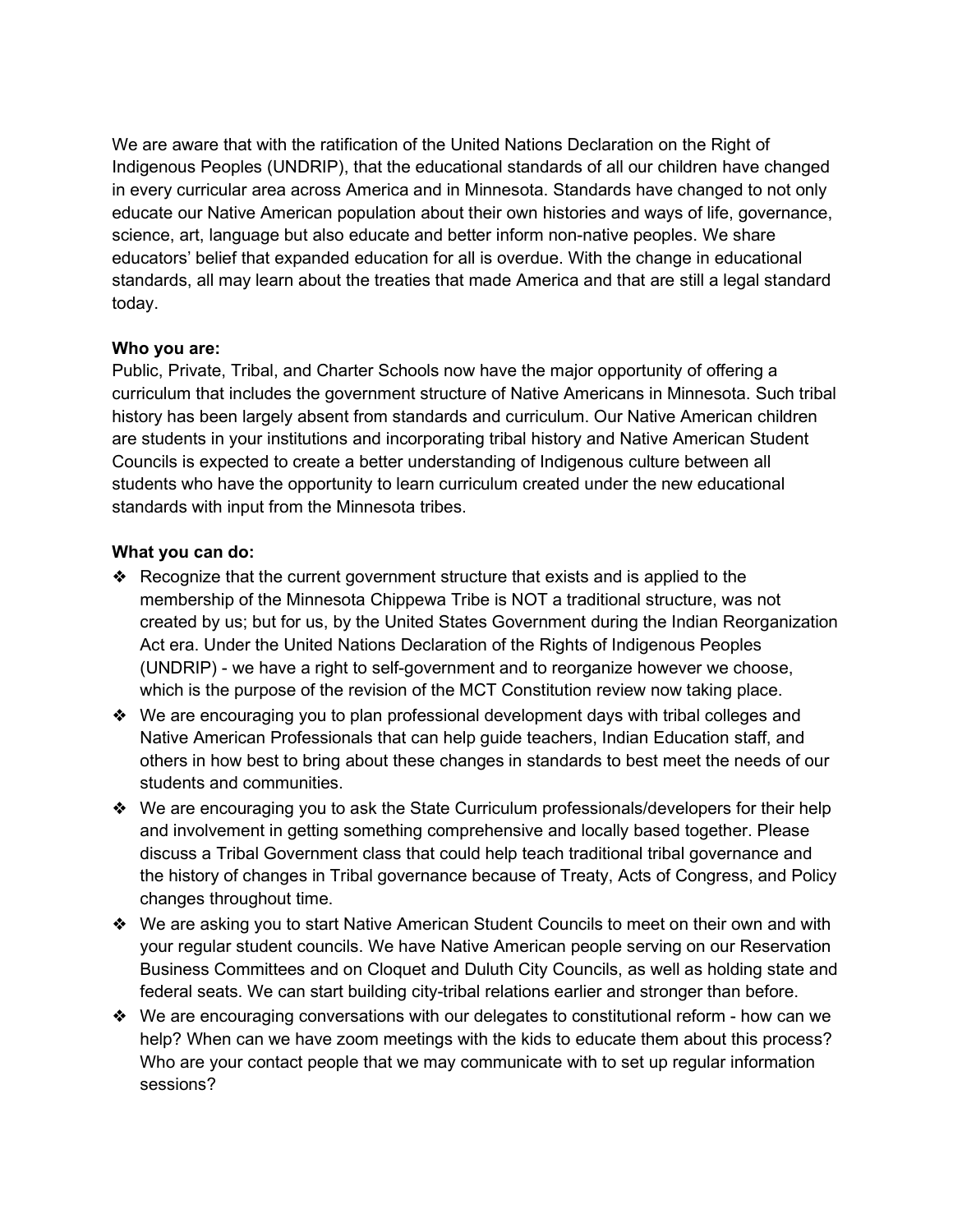#### We are asking for action today!

- ❖ Review the resource page attached; it will help you familiarize yourself with much-needed information.
- ❖ Reach out to us and your local tribal colleges and universities for help in creating a curriculum to accommodate these recent changes.
- ❖ The more your school can engage our Native students in their own tribal histories and future, the more likely they are to engage themselves in your school and in our community.
- ❖ Find your local partners; start a conversation and open dialogue with teachers, administrators, Indian Education Staff, Indian Parent Committees, and grant writers and gather their questions for Native Educators regarding the development and organizational structure of a Native American Student Council.
	- ⮚ Students can create The Native American Student Council with guidance on creating their membership requirements and bylaws.
- ❖ Native American Student Councils could designate a member to sit on the Local Indian Education Parent Committees and be a more organized voice of Native American Students.
	- ⮚ Students can learn about Robert's Rules of Order during this process as well.
	- $\triangleright$  Students can work to plan community service projects and deal with student/school issues and advocacy of students and Native American programs.
- ❖ We all need to gather information from Native American Students. What do they know? What do they need to know? What kind of government do they want? What do they want their constitution to say? How might Indian Education Staff or History teachers be able to help facilitate this?

As engaged and concerned citizens of the Minnesota Chippewa Tribe, Minnesota, and the United States, we come to you offering partnership regarding the future education of our Native American children in your school systems.

We have appended resources that may help with the foundational understandings needed about our tribe and what is happening.

Miigwech. Thank you. We look forward to hearing from you and hearing your thoughts. Reach out anytime. Our committee is available to meet via Zoom. We look forward to working together for the next generations.

Respectfully,

Fond du Lac Constitutional Convention Delegates & Community Members Grand Portage Constitutional Convention Delegates & Community Members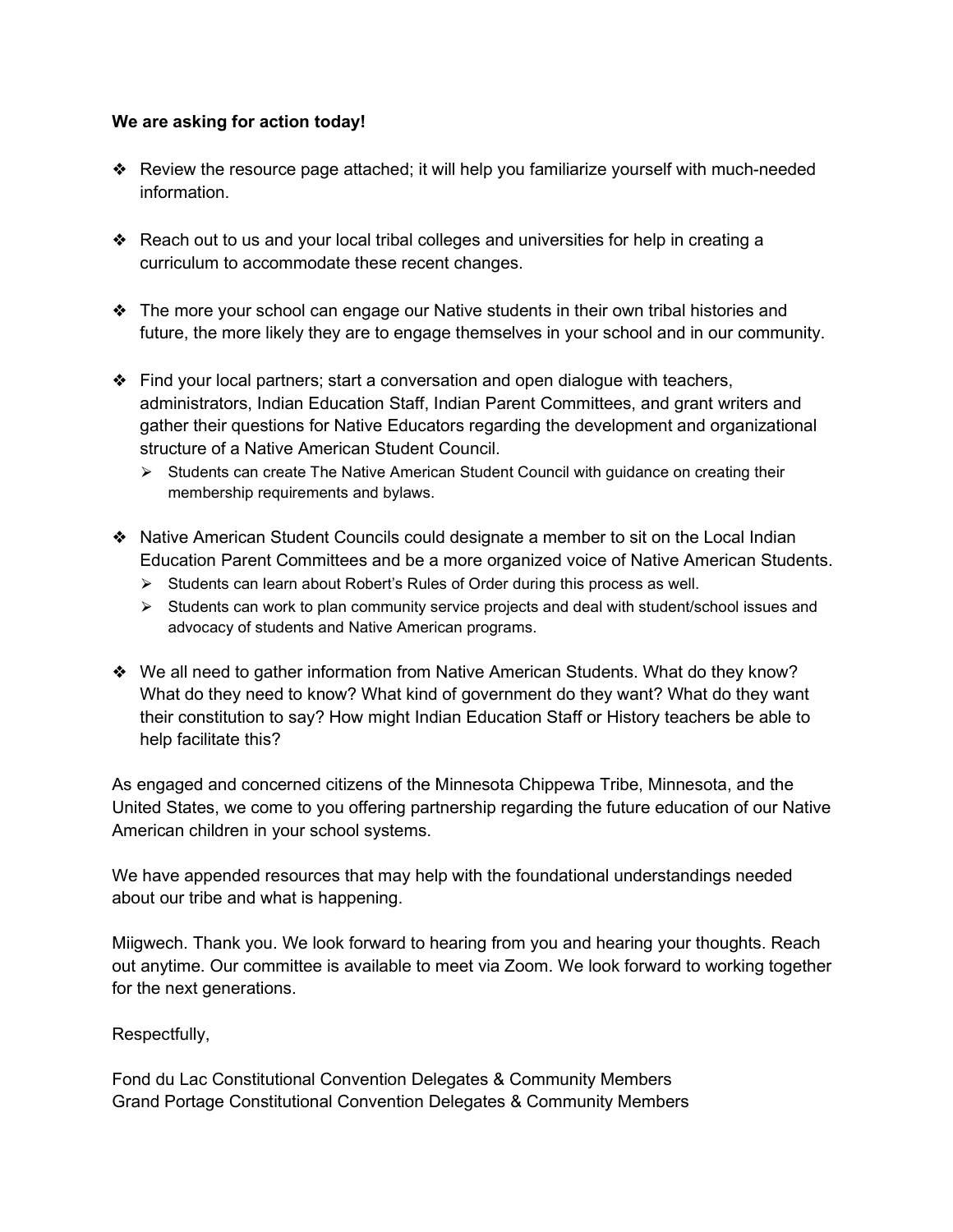FDL: delegate@fdlconstitution.org GP: mbeeksma@1854treatyauthority.org

Please see the resources in the attachments.